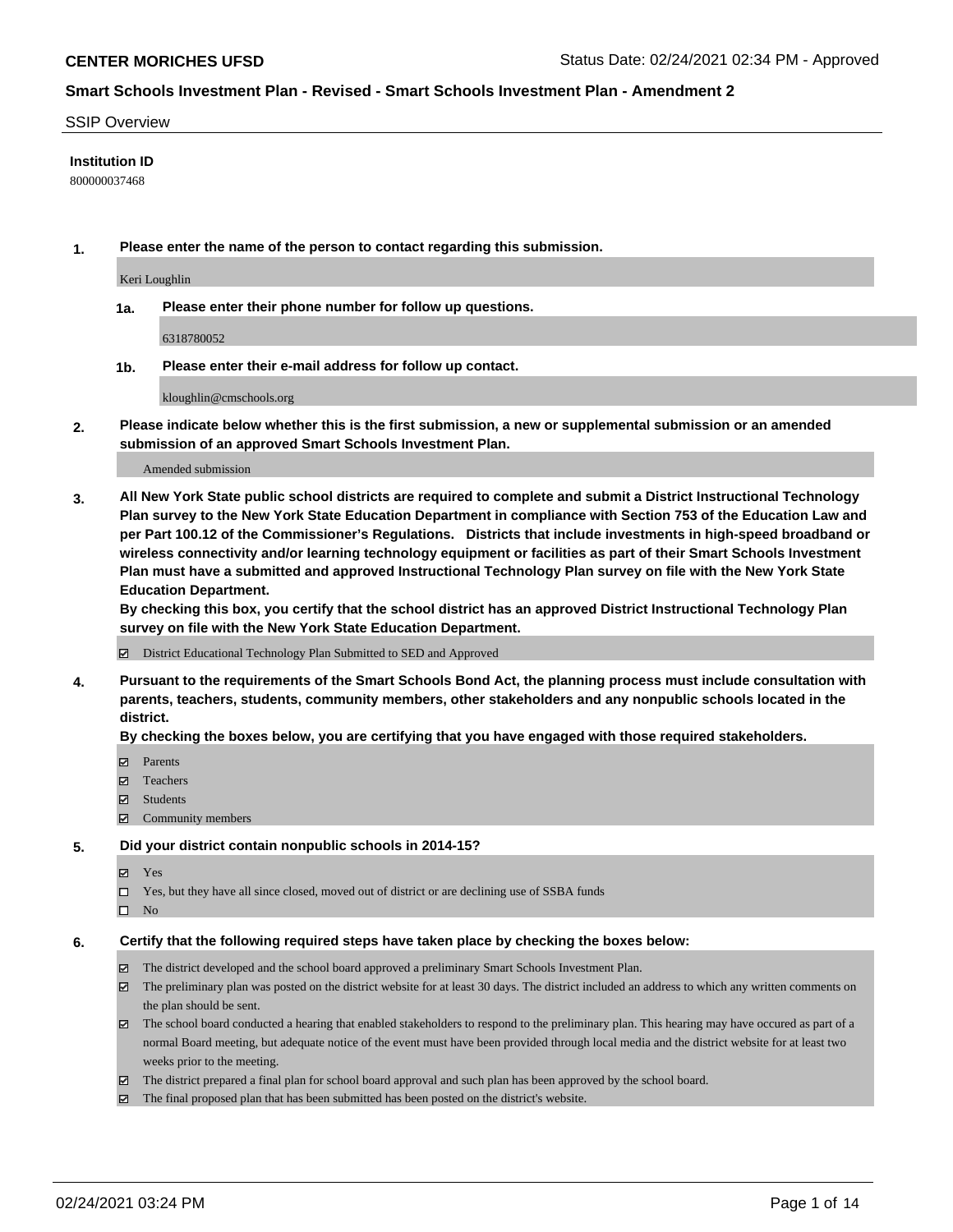SSIP Overview

**6a. Please upload the proposed Smart Schools Investment Plan (SSIP) that was posted on the district's website, along with any supporting materials. Note that this should be different than your recently submitted Educational Technology Survey. The Final SSIP, as approved by the School Board, should also be posted on the website and remain there during the course of the projects contained therein.**

Approved Smart Schools Improvement Plan.pdf

**6b. Enter the webpage address where the final Smart Schools Investment Plan is posted. The Plan should remain posted for the life of the included projects.**

http://www.cmschools.org/centraladmin/preliminary-smart-school-improvement-plan/10971

**7. Please enter an estimate of the total number of students and staff that will benefit from this Smart Schools Investment Plan based on the cumulative projects submitted to date.**

1,525

**8. An LEA/School District may partner with one or more other LEA/School Districts to form a consortium to pool Smart Schools Bond Act funds for a project that meets all other Smart School Bond Act requirements. Each school district participating in the consortium will need to file an approved Smart Schools Investment Plan for the project and submit a signed Memorandum of Understanding that sets forth the details of the consortium including the roles of each respective district.**

 $\Box$  The district plans to participate in a consortium to partner with other school district(s) to implement a Smart Schools project.

## **9. Please enter the name and 6-digit SED Code for each LEA/School District participating in the Consortium.**

| Partner LEA/District | <b>ISED BEDS Code</b> |
|----------------------|-----------------------|
| (No Response)        | (No Response)         |

## **10. Please upload a signed Memorandum of Understanding with all of the participating Consortium partners.**

(No Response)

**11. Your district's Smart Schools Bond Act Allocation is:**

\$1,034,558

## **12. Final 2014-15 BEDS Enrollment to calculate Nonpublic Sharing Requirement**

|            | Public Enrollment | Nonpublic Enrollment | Total Enrollment | l Nonpublic Percentage |
|------------|-------------------|----------------------|------------------|------------------------|
| Enrollment | .630              | റാറ<br>دد∠           | .863.00          | 12.51                  |

**13. This table compares each category budget total, as entered in that category's page, to the total expenditures listed in the category's expenditure table. Any discrepancies between the two must be resolved before submission.**

|                                          | Sub-Allocations | <b>Expenditure Totals</b> | <b>Difference</b> |
|------------------------------------------|-----------------|---------------------------|-------------------|
| <b>School Connectivity</b>               | 0.00            | 0.00                      | 0.00              |
| Connectivity Projects for<br>Communities | 0.00            | 0.00                      | 0.00              |
| Classroom Technology                     | 74,020.78       | 74,020.78                 | 0.00              |
| Pre-Kindergarten Classrooms              | 0.00            | 0.00                      | 0.00              |
| Replace Transportable<br>Classrooms      | 0.00            | 0.00                      | 0.00              |
| High-Tech Security Features              | 0.00            | 0.00                      | 0.00              |
| Nonpublic Loan                           | 0.00            | 0.00                      | 0.00              |
| Totals:                                  |                 |                           |                   |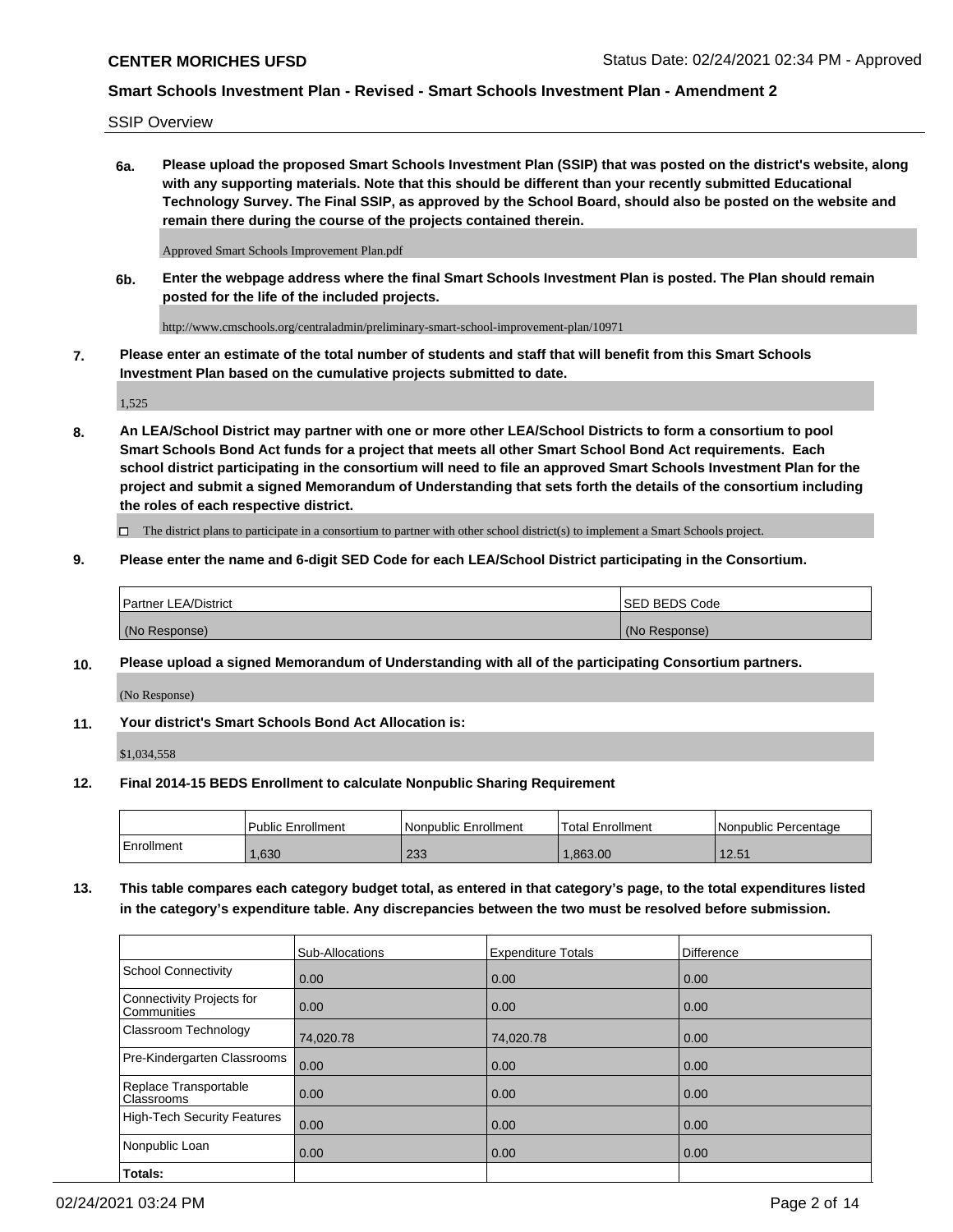SSIP Overview

| Sub-Allocations | Expenditure Totals | <b>Difference</b> |
|-----------------|--------------------|-------------------|
| 74,021          | 74,021             | C                 |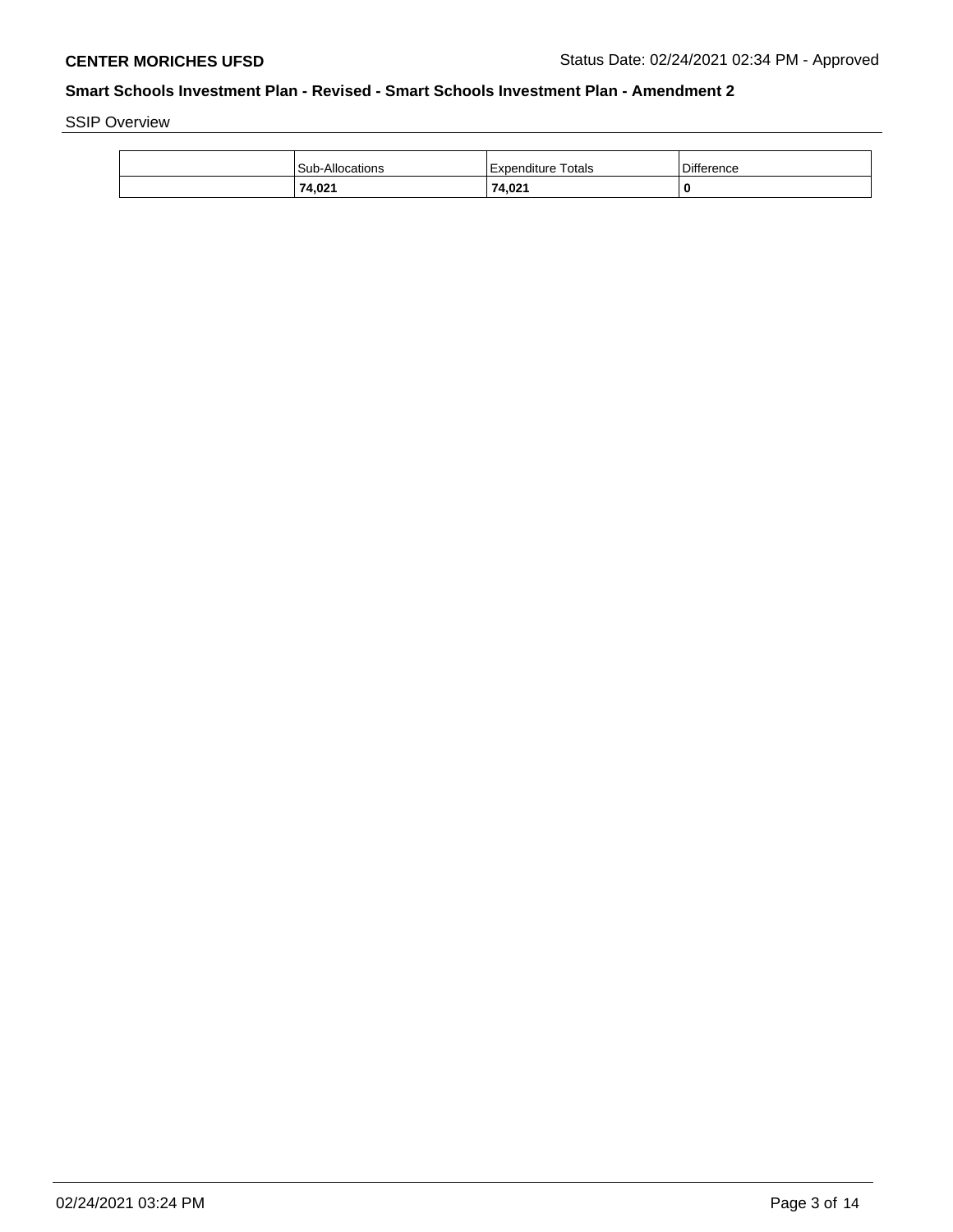School Connectivity

- **1. In order for students and faculty to receive the maximum benefit from the technology made available under the Smart Schools Bond Act, their school buildings must possess sufficient connectivity infrastructure to ensure that devices can be used during the school day. Smart Schools Investment Plans must demonstrate that:**
	- **• sufficient infrastructure that meets the Federal Communications Commission's 100 Mbps per 1,000 students standard currently exists in the buildings where new devices will be deployed, or**
	- **• is a planned use of a portion of Smart Schools Bond Act funds, or**
	- **• is under development through another funding source.**

**Smart Schools Bond Act funds used for technology infrastructure or classroom technology investments must increase the number of school buildings that meet or exceed the minimum speed standard of 100 Mbps per 1,000 students and staff within 12 months. This standard may be met on either a contracted 24/7 firm service or a "burstable" capability. If the standard is met under the burstable criteria, it must be:**

**1. Specifically codified in a service contract with a provider, and**

**2. Guaranteed to be available to all students and devices as needed, particularly during periods of high demand, such as computer-based testing (CBT) periods.**

**Please describe how your district already meets or is planning to meet this standard within 12 months of plan submission.**

(No Response)

**1a. If a district believes that it will be impossible to meet this standard within 12 months, it may apply for a waiver of this requirement, as described on the Smart Schools website. The waiver must be filed and approved by SED prior to submitting this survey.**

 $\Box$  By checking this box, you are certifying that the school district has an approved waiver of this requirement on file with the New York State Education Department.

**2. Connectivity Speed Calculator (Required). If the district currently meets the required speed, enter "Currently Met" in the last box: Expected Date When Required Speed Will be Met.**

|                  | l Number of     | Reauired Speed | Current Speed in | Expected Speed | Expected Date                       |
|------------------|-----------------|----------------|------------------|----------------|-------------------------------------|
|                  | <b>Students</b> | l in Mbps      | l Mbps           | to be Attained | When Required                       |
|                  |                 |                |                  |                | Within 12 Months ISpeed Will be Met |
| Calculated Speed | (No Response)   | 0.00           | (No Response)    | (No Response)  | (No Response)                       |

**3. Describe how you intend to use Smart Schools Bond Act funds for high-speed broadband and/or wireless connectivity projects in school buildings.**

(No Response)

**4. Describe the linkage between the district's District Instructional Technology Plan and how the proposed projects will improve teaching and learning. (There should be a link between your response to this question and your responses to Question 1 in Section IV - NYSED Initiatives Alignment: "Explain how the district use of instructional technology will serve as a part of a comprehensive and sustained effort to support rigorous academic standards attainment and performance improvement for students."** 

**Your answer should also align with your answers to the questions in Section II - Strategic Technology Planning and the associated Action Steps in Section III - Action Plan.)**

(No Response)

**5. If the district wishes to have students and staff access the Internet from wireless devices within the school building, or in close proximity to it, it must first ensure that it has a robust Wi-Fi network in place that has sufficient bandwidth to meet user demand.**

**Please describe how you have quantified this demand and how you plan to meet this demand.**

(No Response)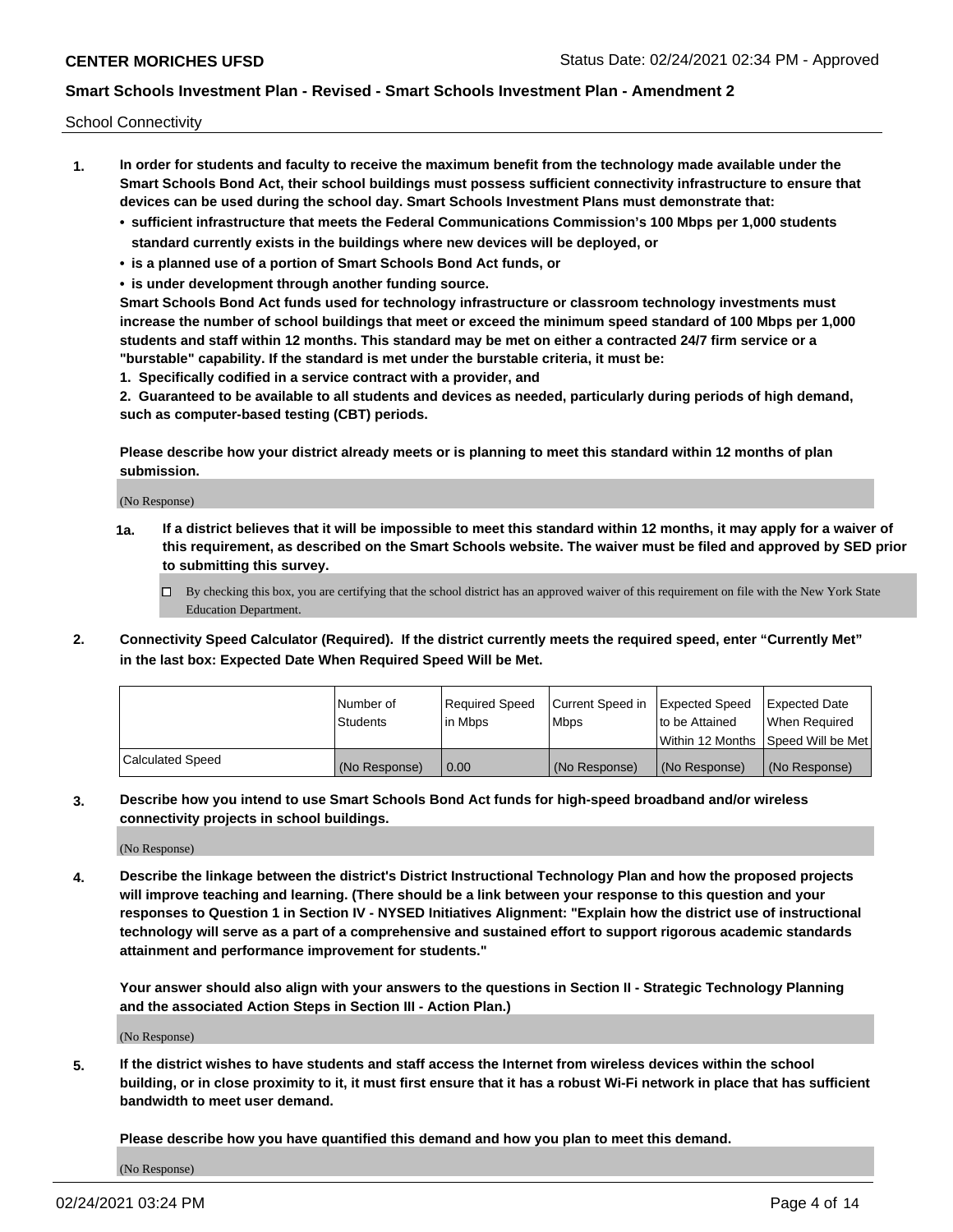School Connectivity

**6. Smart Schools plans with any expenditures in the School Connectivity category require a project number from the Office of Facilities Planning. Districts must submit an SSBA LOI and receive project numbers prior to submitting the SSIP. As indicated on the LOI, some projects may be eligible for a streamlined review and will not require a building permit.**

**Please indicate on a separate row each project number given to you by the Office of Facilities Planning.**

| Project Number |  |
|----------------|--|
| (No Response)  |  |

**7. Certain high-tech security and connectivity infrastructure projects may be eligible for an expedited review process as determined by the Office of Facilities Planning.**

## **Was your project deemed eligible for streamlined review?**

(No Response)

## **8. Include the name and license number of the architect or engineer of record.**

| Name          | License Number |
|---------------|----------------|
| (No Response) | (No Response)  |

## **9. Public Expenditures – Loanable (Counts toward the nonpublic loan calculation)**

| Select the allowable expenditure type.<br>Repeat to add another item under each type. | <b>PUBLIC</b> Items to be<br>l Purchased | Quantity           | Cost Per Item    | <b>Total Cost</b> |
|---------------------------------------------------------------------------------------|------------------------------------------|--------------------|------------------|-------------------|
| (No Response)                                                                         | (No Response)                            | l (No<br>Response) | (No<br>Response) | $\overline{0.00}$ |
|                                                                                       |                                          | O                  | 0.00             |                   |

# **10. Public Expenditures – Non-Loanable (Does not count toward nonpublic loan calculation)**

| Select the allowable expenditure<br>type.<br>Repeat to add another item under<br>each type. | <b>PUBLIC</b> Items to be purchased | Quantity      | Cost per Item | <b>Total Cost</b> |
|---------------------------------------------------------------------------------------------|-------------------------------------|---------------|---------------|-------------------|
| (No Response)                                                                               | (No Response)                       | (No Response) | (No Response) | 0.00              |
|                                                                                             |                                     |               | 0.00          |                   |

## **11. Final 2014-15 BEDS Enrollment to calculate Nonpublic Sharing Requirement (no changes allowed.)**

|            | Public Enrollment | Nonpublic Enrollment | 'Total Enrollment | l Nonpublic Percentage |
|------------|-------------------|----------------------|-------------------|------------------------|
| Enrollment | .630              | റാറ<br>دد∠           | .863.00           | 12.51                  |

## **12. Total Public Budget - Loanable (Counts toward the nonpublic loan calculation)**

|                                                      | Public Allocations | <b>Estimated Nonpublic Loan</b><br>Amount | Estimated Total Sub-Allocations |
|------------------------------------------------------|--------------------|-------------------------------------------|---------------------------------|
| Network/Access Costs                                 | (No Response)      | 0.00                                      | 0.00                            |
| School Internal Connections and<br><b>Components</b> | (No Response)      | 0.00                                      | 0.00                            |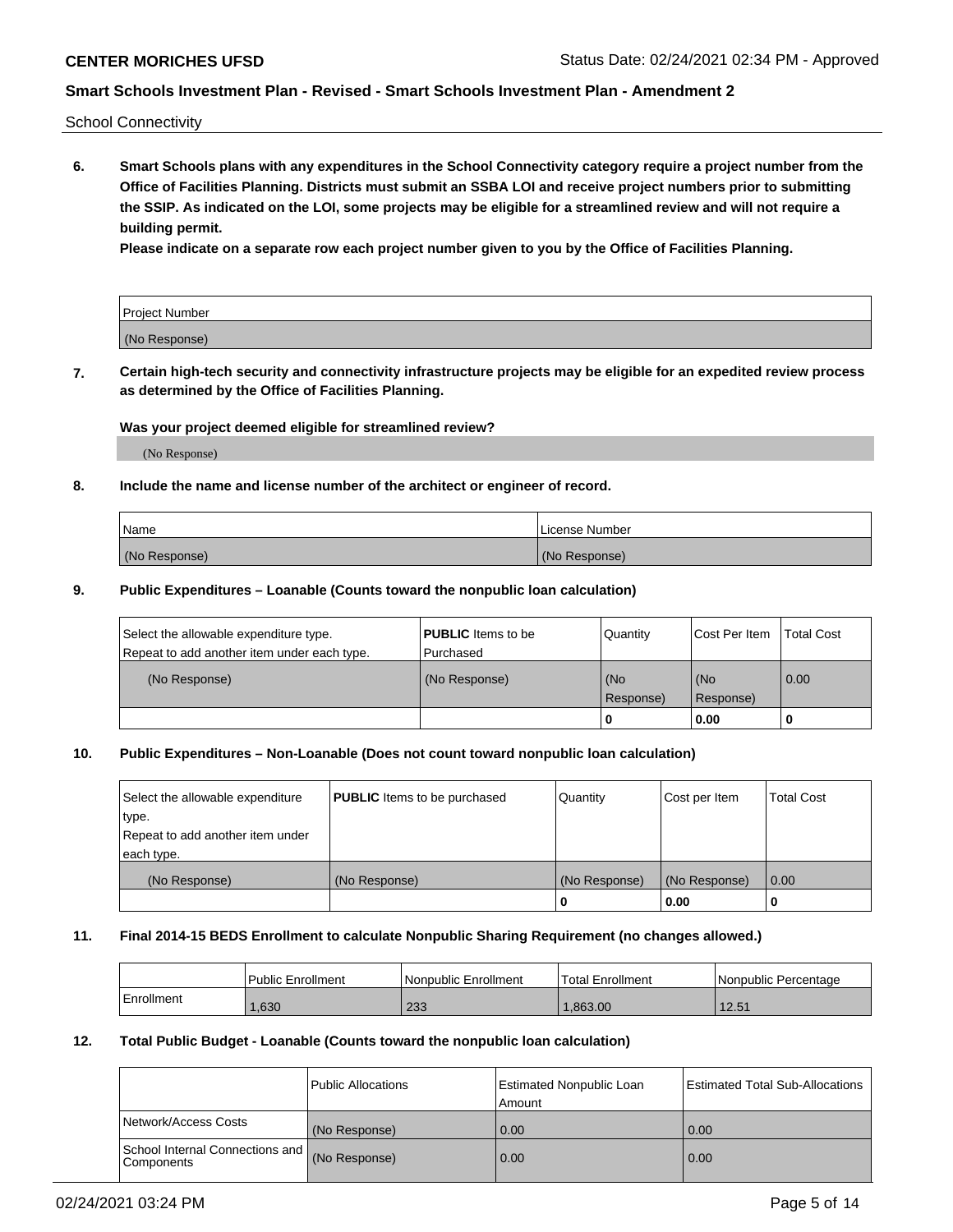School Connectivity

|         | Public Allocations | <b>Estimated Nonpublic Loan</b><br>l Amount | <b>Estimated Total Sub-Allocations</b> |
|---------|--------------------|---------------------------------------------|----------------------------------------|
| l Other | (No Response)      | 0.00                                        | 0.00                                   |
| Totals: | 0.00               | 0                                           |                                        |

# **13. Total Public Budget – Non-Loanable (Does not count toward the nonpublic loan calculation)**

|                                                   | Sub-<br>Allocation |
|---------------------------------------------------|--------------------|
| Network/Access Costs                              | (No Response)      |
| <b>Outside Plant Costs</b>                        | (No Response)      |
| <b>School Internal Connections and Components</b> | (No Response)      |
| Professional Services                             | (No Response)      |
| Testing                                           | (No Response)      |
| <b>Other Upfront Costs</b>                        | (No Response)      |
| <b>Other Costs</b>                                | (No Response)      |
| <b>Totals:</b>                                    | 0.00               |

# **14. School Connectivity Totals**

|                          | Total Sub-Allocations |
|--------------------------|-----------------------|
| Total Loanable Items     | 0.00                  |
| Total Non-Ioanable Items | 0.00                  |
| Totals:                  | 0                     |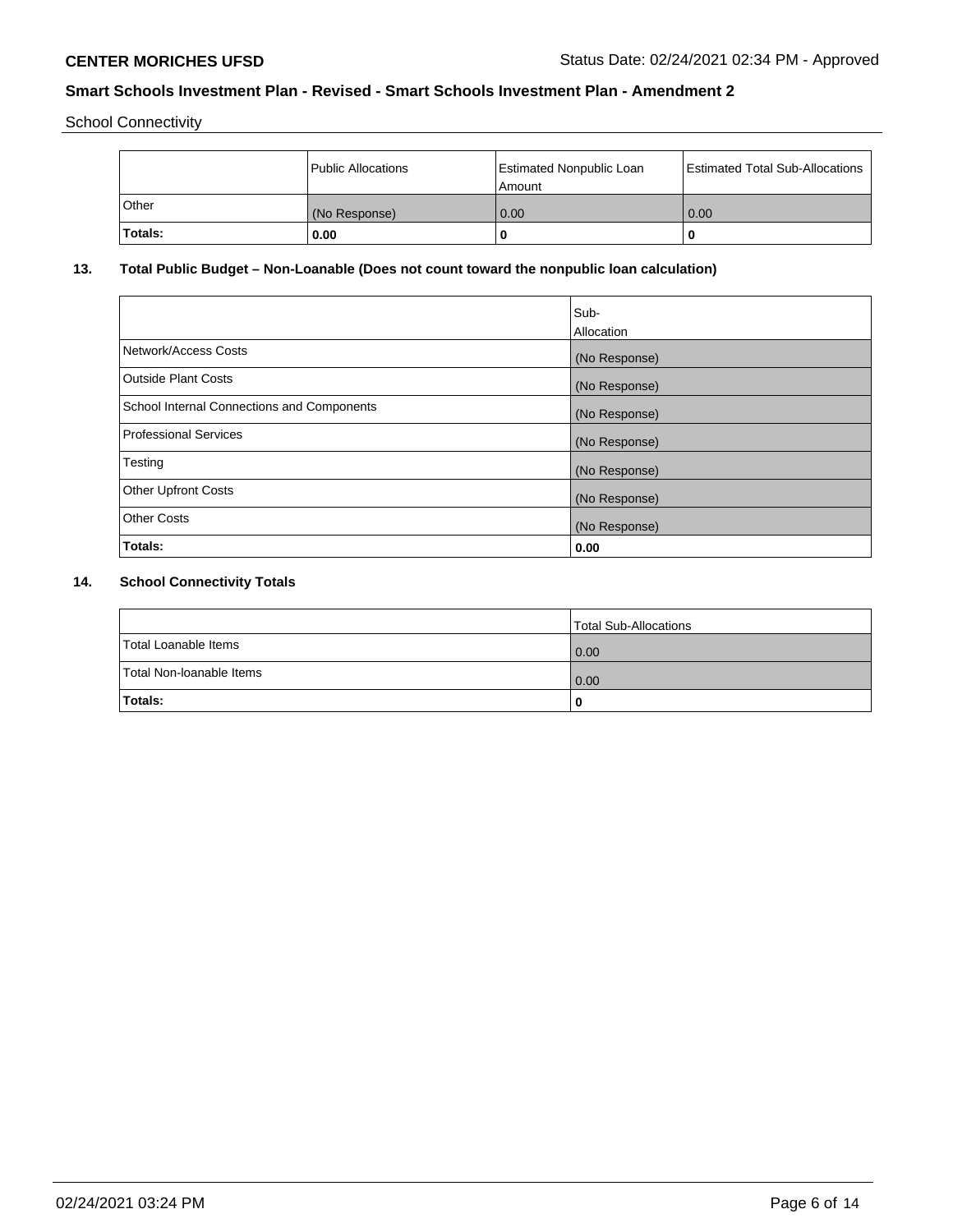Community Connectivity (Broadband and Wireless)

**1. Describe how you intend to use Smart Schools Bond Act funds for high-speed broadband and/or wireless connectivity projects in the community.**

(No Response)

**2. Please describe how the proposed project(s) will promote student achievement and increase student and/or staff access to the Internet in a manner that enhances student learning and/or instruction outside of the school day and/or school building.**

(No Response)

**3. Community connectivity projects must comply with all the necessary local building codes and regulations (building and related permits are not required prior to plan submission).**

 $\Box$  I certify that we will comply with all the necessary local building codes and regulations.

**4. Please describe the physical location of the proposed investment.**

(No Response)

**5. Please provide the initial list of partners participating in the Community Connectivity Broadband Project, along with their Federal Tax Identification (Employer Identification) number.**

| <b>Project Partners</b> | l Federal ID # |
|-------------------------|----------------|
| (No Response)           | (No Response)  |

**6. Please detail the type, quantity, per unit cost and total cost of the eligible items under each sub-category.**

| Select the allowable expenditure | Item to be purchased | Quantity      | Cost per Item | <b>Total Cost</b> |
|----------------------------------|----------------------|---------------|---------------|-------------------|
| type.                            |                      |               |               |                   |
| Repeat to add another item under |                      |               |               |                   |
| each type.                       |                      |               |               |                   |
| (No Response)                    | (No Response)        | (No Response) | (No Response) | 0.00              |
|                                  |                      | o             | 0.00          |                   |

**7. If you are submitting an allocation for Community Connectivity, complete this table.**

**Note that the calculated Total at the bottom of the table must equal the Total allocation for this category that you entered in the SSIP Overview overall budget.**

|                                    | Sub-Allocation |
|------------------------------------|----------------|
| Network/Access Costs               | (No Response)  |
| Outside Plant Costs                | (No Response)  |
| <b>Tower Costs</b>                 | (No Response)  |
| <b>Customer Premises Equipment</b> | (No Response)  |
| <b>Professional Services</b>       | (No Response)  |
| Testing                            | (No Response)  |
| <b>Other Upfront Costs</b>         | (No Response)  |
| <b>Other Costs</b>                 | (No Response)  |
| Totals:                            | 0.00           |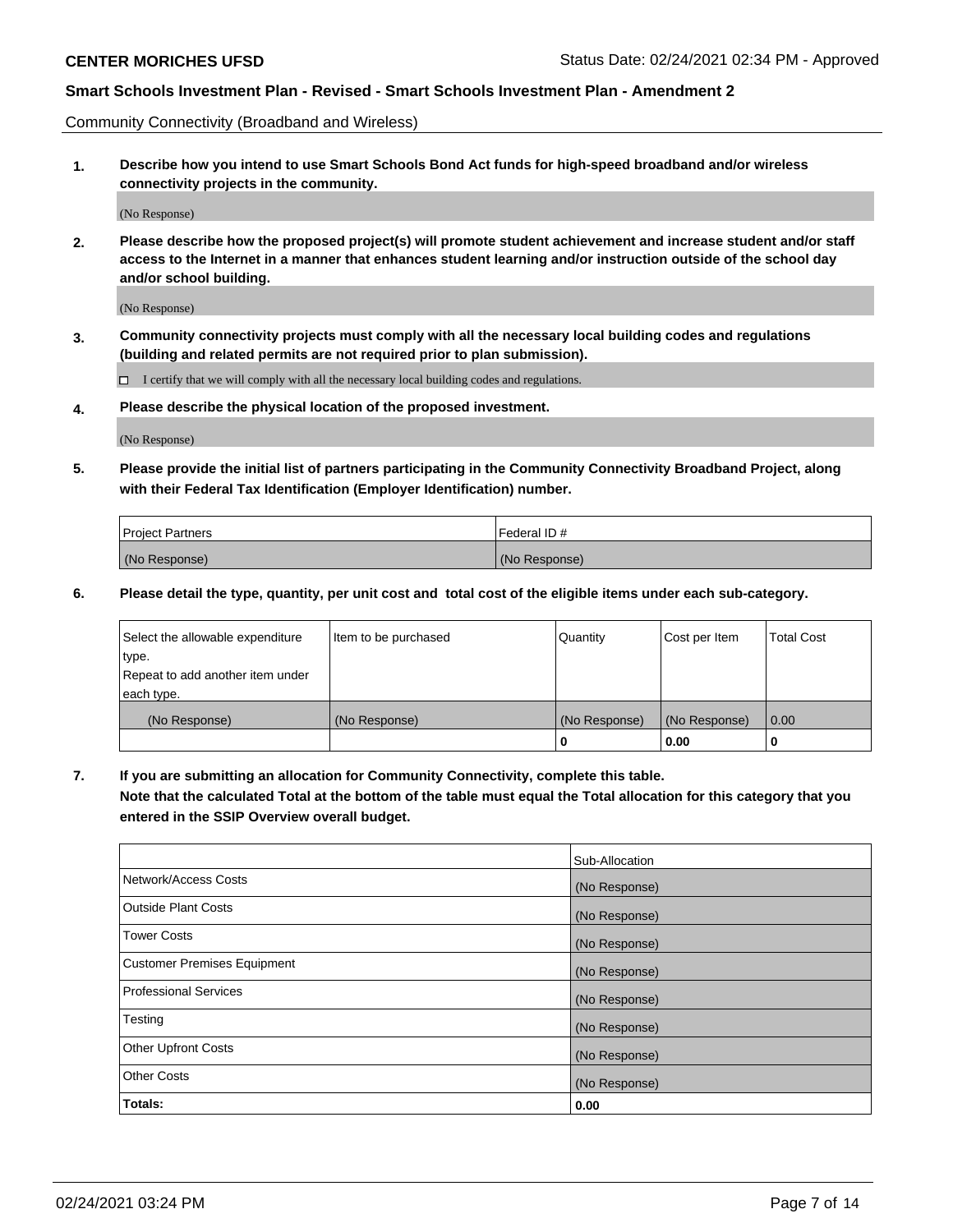## Classroom Learning Technology

**1. In order for students and faculty to receive the maximum benefit from the technology made available under the Smart Schools Bond Act, their school buildings must possess sufficient connectivity infrastructure to ensure that devices can be used during the school day. Smart Schools Investment Plans must demonstrate that sufficient infrastructure that meets the Federal Communications Commission's 100 Mbps per 1,000 students standard currently exists in the buildings where new devices will be deployed, or is a planned use of a portion of Smart Schools Bond Act funds, or is under development through another funding source. Smart Schools Bond Act funds used for technology infrastructure or classroom technology investments must increase the number of school buildings that meet or exceed the minimum speed standard of 100 Mbps per 1,000 students and staff within 12 months. This standard may be met on either a contracted 24/7 firm service or a**

- **"burstable" capability. If the standard is met under the burstable criteria, it must be:**
- **1. Specifically codified in a service contract with a provider, and**

**2. Guaranteed to be available to all students and devices as needed, particularly during periods of high demand, such as computer-based testing (CBT) periods.**

**Please describe how your district already meets or is planning to meet this standard within 12 months of plan submission.**

(No Response)

- **1a. If a district believes that it will be impossible to meet this standard within 12 months, it may apply for a waiver of this requirement, as described on the Smart Schools website. The waiver must be filed and approved by SED prior to submitting this survey.**
	- By checking this box, you are certifying that the school district has an approved waiver of this requirement on file with the New York State Education Department.
- **2. Connectivity Speed Calculator (Required). If the district currently meets the required speed, enter "Currently Met" in the last box: Expected Date When Required Speed Will be Met.**

|                  | l Number of     | Required Speed | Current Speed in | <b>Expected Speed</b> | <b>Expected Date</b>                |
|------------------|-----------------|----------------|------------------|-----------------------|-------------------------------------|
|                  | <b>Students</b> | l in Mbps      | l Mbps           | to be Attained        | When Required                       |
|                  |                 |                |                  |                       | Within 12 Months  Speed Will be Met |
| Calculated Speed | (No Response)   | 0.00           | (No Response)    | l (No Response)       | (No Response)                       |

**3. If the district wishes to have students and staff access the Internet from wireless devices within the school building, or in close proximity to it, it must first ensure that it has a robust Wi-Fi network in place that has sufficient bandwidth to meet user demand.**

**Please describe how you have quantified this demand and how you plan to meet this demand.**

(No Response)

**4. All New York State public school districts are required to complete and submit an Instructional Technology Plan survey to the New York State Education Department in compliance with Section 753 of the Education Law and per Part 100.12 of the Commissioner's Regulations.**

**Districts that include educational technology purchases as part of their Smart Schools Investment Plan must have a submitted and approved Instructional Technology Plan survey on file with the New York State Education Department.**

- By checking this box, you are certifying that the school district has an approved Instructional Technology Plan survey on file with the New York State Education Department.
- **5. Describe the devices you intend to purchase and their compatibility with existing or planned platforms or systems. Specifically address the adequacy of each facility's electrical, HVAC and other infrastructure necessary to install and support the operation of the planned technology.**

The district will purchase additional chromebooks to assist students with distance learning for the 2020-2021 school year. The district is implementing a hybrid model of learning and planning for the potential of going 100% to distance learning. To support our students we need to distribute chromebooks for those without their own personal device at home.

We are also reducing the requirement for the DELL Servers as they are no longer needed, what has been purchased in prior years is sufficient for the district needs.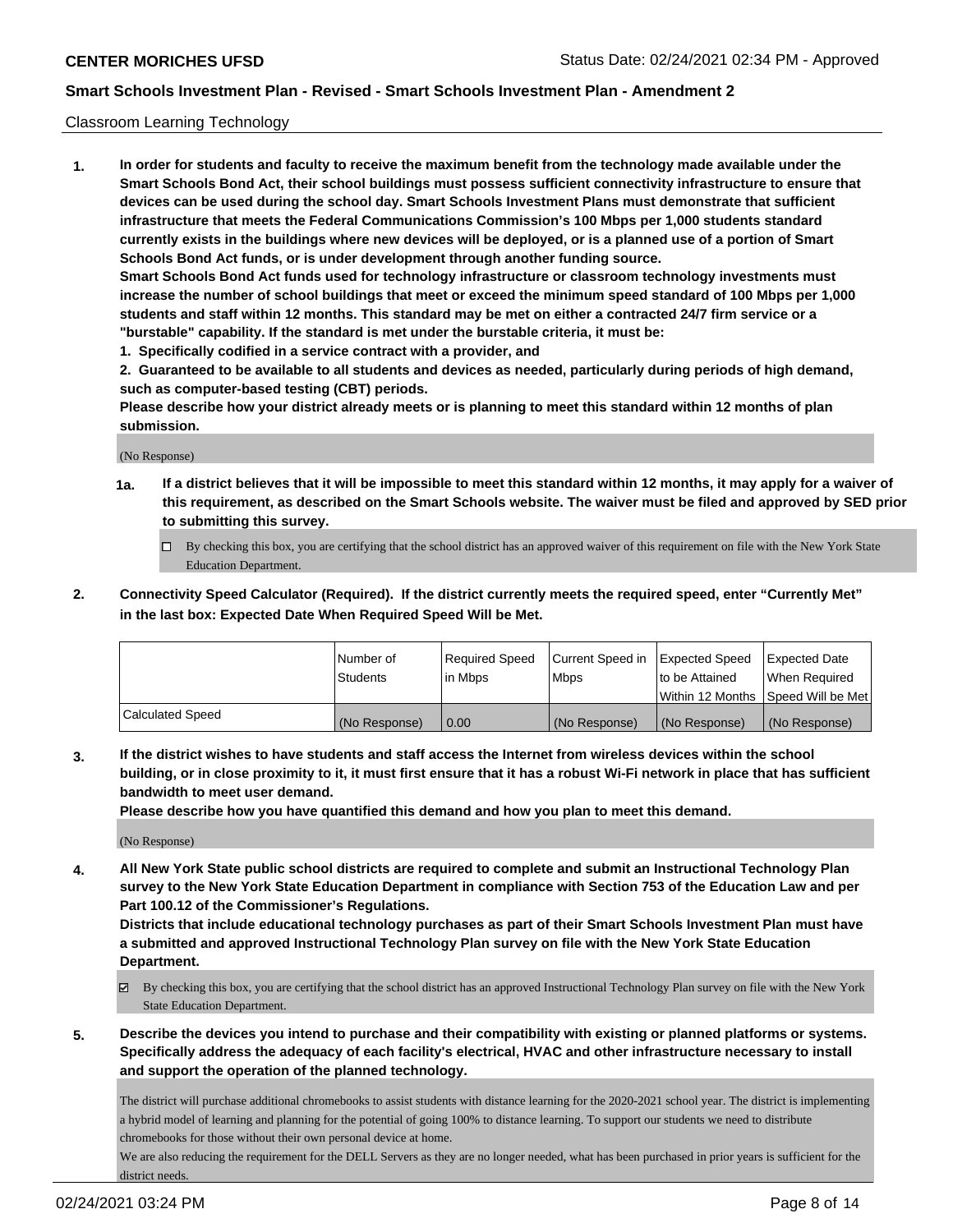## Classroom Learning Technology

- **6. Describe how the proposed technology purchases will:**
	- **> enhance differentiated instruction;**
	- **> expand student learning inside and outside the classroom;**
	- **> benefit students with disabilities and English language learners; and**
	- **> contribute to the reduction of other learning gaps that have been identified within the district.**

**The expectation is that districts will place a priority on addressing the needs of students who struggle to succeed in a rigorous curriculum. Responses in this section should specifically address this concern and align with the district's Instructional Technology Plan (in particular Question 2 of E. Curriculum and Instruction: "Does the district's instructional technology plan address the needs of students with disabilities to ensure equitable access to instruction, materials and assessments?" and Question 3 of the same section: "Does the district's instructional technology plan address the provision of assistive technology specifically for students with disabilities to ensure access to and participation in the general curriculum?")**

**In addition, describe how the district ensures equitable access to instruction, materials and assessments and participation in the general curriculum for both SWD and English Language Learners/Multilingual Learners (ELL/MLL) students.**

(No Response)

**7. Where appropriate, describe how the proposed technology purchases will enhance ongoing communication with parents and other stakeholders and help the district facilitate technology-based regional partnerships, including distance learning and other efforts.**

.

**8. Describe the district's plan to provide professional development to ensure that administrators, teachers and staff can employ the technology purchased to enhance instruction successfully.**

**Note: This response should be aligned and expanded upon in accordance with your district's response to Question 1 of F. Professional Development of your Instructional Technology Plan: "Please provide a summary of professional development offered to teachers and staff, for the time period covered by this plan, to support technology to enhance teaching and learning. Please include topics, audience and method of delivery within your summary."**

(No Response)

- **9. Districts must contact one of the SUNY/CUNY teacher preparation programs listed on the document on the left side of the page that supplies the largest number of the district's new teachers to request advice on innovative uses and best practices at the intersection of pedagogy and educational technology.**
	- $\boxtimes$  By checking this box, you certify that you have contacted the SUNY/CUNY teacher preparation program that supplies the largest number of your new teachers to request advice on these issues.
	- **9a. Please enter the name of the SUNY or CUNY Institution that you contacted.**

SUNY Oswego

**9b. Enter the primary Institution phone number.**

585-217-7142

**9c. Enter the name of the contact person with whom you consulted and/or will be collaborating with on innovative uses of technology and best practices.**

Angela Perrotto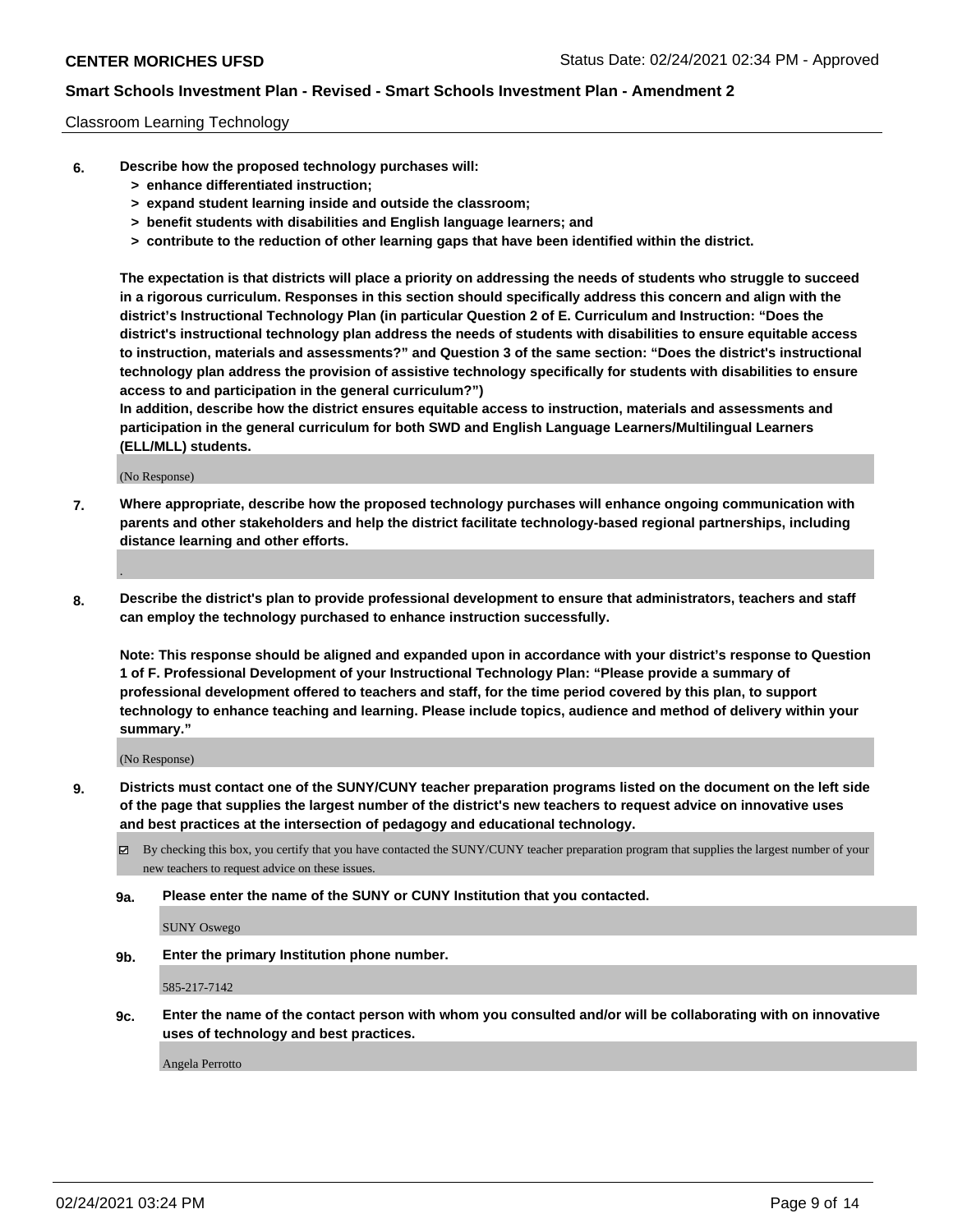## Classroom Learning Technology

**10. To ensure the sustainability of technology purchases made with Smart Schools funds, districts must demonstrate a long-term plan to maintain and replace technology purchases supported by Smart Schools Bond Act funds. This sustainability plan shall demonstrate a district's capacity to support recurring costs of use that are ineligible for Smart Schools Bond Act funding such as device maintenance, technical support, Internet and wireless fees, maintenance of hotspots, staff professional development, building maintenance and the replacement of incidental items. Further, such a sustainability plan shall include a long-term plan for the replacement of purchased devices and equipment at the end of their useful life with other funding sources.**

 $\boxtimes$  By checking this box, you certify that the district has a sustainability plan as described above.

**11. Districts must ensure that devices purchased with Smart Schools Bond funds will be distributed, prepared for use, maintained and supported appropriately. Districts must maintain detailed device inventories in accordance with generally accepted accounting principles.**

By checking this box, you certify that the district has a distribution and inventory management plan and system in place.

**12. Please detail the type, quantity, per unit cost and total cost of the eligible items under each sub-category.**

| Select the allowable expenditure | Item to be Purchased | Quantity | Cost per Item | <b>Total Cost</b> |
|----------------------------------|----------------------|----------|---------------|-------------------|
| type.                            |                      |          |               |                   |
| Repeat to add another item under |                      |          |               |                   |
| each type.                       |                      |          |               |                   |
| Laptop Computers                 | <b>Chrombooks</b>    | 200      | 444.08        | 88,816.00         |
| <b>Computer Servers</b>          | Dell Equalogic SAN   |          | $-14,795.22$  | $-14,795.22$      |
|                                  |                      | 201      | $-14,351.14$  | 74,021            |

## **13. Final 2014-15 BEDS Enrollment to calculate Nonpublic Sharing Requirement (no changes allowed.)**

|            | l Public Enrollment | Nonpublic Enrollment | Total Enrollment | l Nonpublic<br>Percentage |
|------------|---------------------|----------------------|------------------|---------------------------|
| Enrollment | .630                | 233                  | 1.863.00         | 12.51                     |

## **14. If you are submitting an allocation for Classroom Learning Technology complete this table.**

|                          | Public School Sub-Allocation | <b>Estimated Nonpublic Loan</b><br>Amount<br>(Based on Percentage Above) | <b>Estimated Total Public and</b><br>Nonpublic Sub-Allocation |
|--------------------------|------------------------------|--------------------------------------------------------------------------|---------------------------------------------------------------|
| Interactive Whiteboards  | (No Response)                | 0.00                                                                     | 0.00                                                          |
| <b>Computer Servers</b>  | (No Response)                | 0.00                                                                     | 0.00                                                          |
| <b>Desktop Computers</b> | (No Response)                | 0.00                                                                     | 0.00                                                          |
| <b>Laptop Computers</b>  | 88,816.00                    | 0.00                                                                     | 88,816.00                                                     |
| <b>Tablet Computers</b>  | (No Response)                | 0.00                                                                     | 0.00                                                          |
| <b>Other Costs</b>       | $-14,795.22$                 | $-0.00$                                                                  | $-14,795.22$                                                  |
| Totals:                  | 74,020.78                    | 0                                                                        | 74,021                                                        |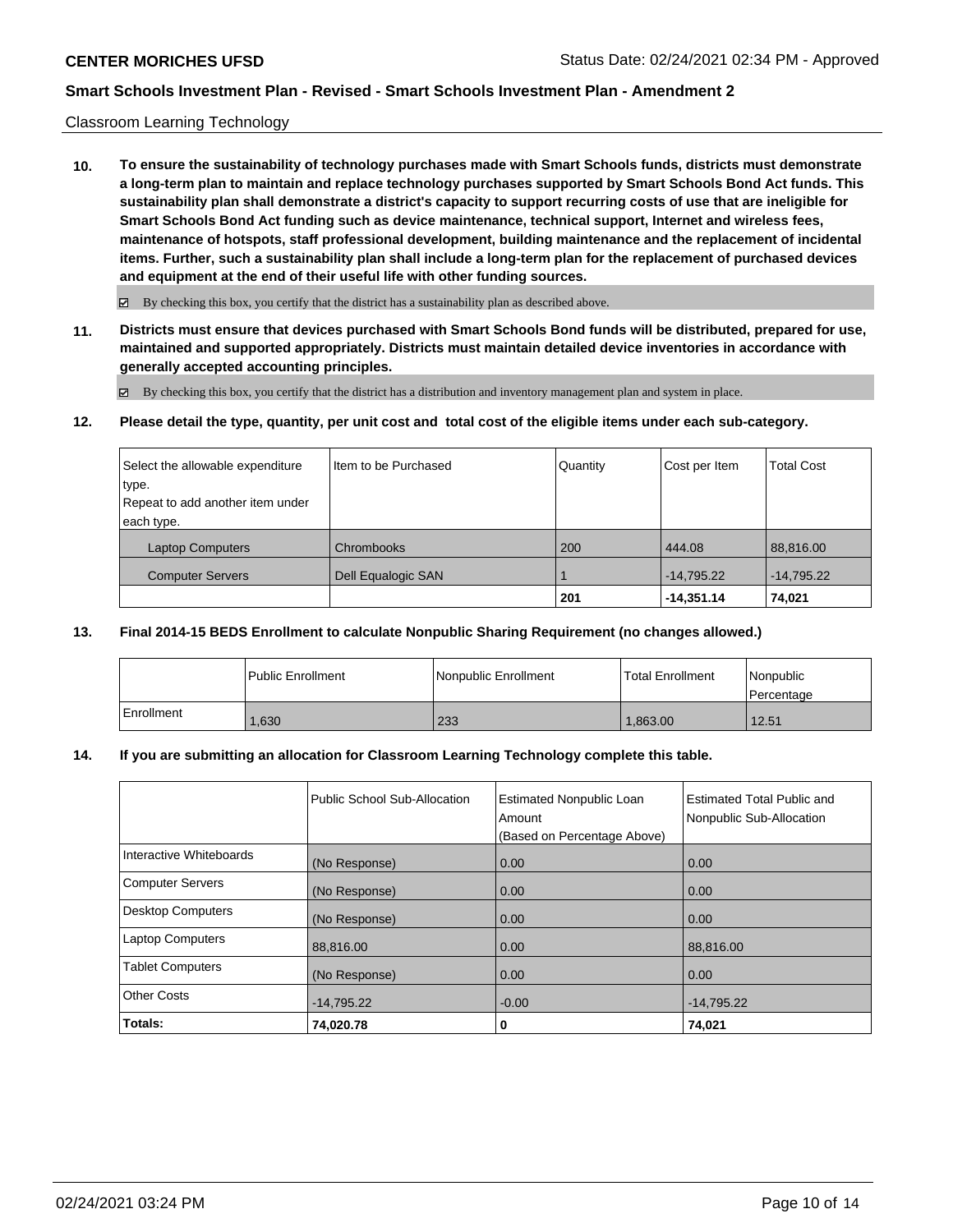## Pre-Kindergarten Classrooms

**1. Provide information regarding how and where the district is currently serving pre-kindergarten students and justify the need for additional space with enrollment projections over 3 years.**

(No Response)

- **2. Describe the district's plan to construct, enhance or modernize education facilities to accommodate prekindergarten programs. Such plans must include:**
	- **Specific descriptions of what the district intends to do to each space;**
	- **An affirmation that new pre-kindergarten classrooms will contain a minimum of 900 square feet per classroom;**
	- **The number of classrooms involved;**
	- **The approximate construction costs per classroom; and**
	- **Confirmation that the space is district-owned or has a long-term lease that exceeds the probable useful life of the improvements.**

(No Response)

**3. Smart Schools Bond Act funds may only be used for capital construction costs. Describe the type and amount of additional funds that will be required to support ineligible ongoing costs (e.g. instruction, supplies) associated with any additional pre-kindergarten classrooms that the district plans to add.**

(No Response)

**4. All plans and specifications for the erection, repair, enlargement or remodeling of school buildings in any public school district in the State must be reviewed and approved by the Commissioner. Districts that plan capital projects using their Smart Schools Bond Act funds will undergo a Preliminary Review Process by the Office of Facilities Planning.**

**Please indicate on a separate row each project number given to you by the Office of Facilities Planning.**

| Project Number |  |
|----------------|--|
| (No Response)  |  |
|                |  |

**5. Please detail the type, quantity, per unit cost and total cost of the eligible items under each sub-category.**

| Select the allowable expenditure | Item to be purchased | Quantity      | Cost per Item | <b>Total Cost</b> |
|----------------------------------|----------------------|---------------|---------------|-------------------|
| type.                            |                      |               |               |                   |
| Repeat to add another item under |                      |               |               |                   |
| each type.                       |                      |               |               |                   |
| (No Response)                    | (No Response)        | (No Response) | (No Response) | 0.00              |
|                                  |                      | U             | 0.00          |                   |

**6. If you have made an allocation for Pre-Kindergarten Classrooms, complete this table. Note that the calculated Total at the bottom of the table must equal the Total allocation for this category that you entered in the SSIP Overview overall budget.**

| Totals:                                  | 0.00           |
|------------------------------------------|----------------|
| <b>Other Costs</b>                       | (No Response)  |
| Enhance/Modernize Educational Facilities | (No Response)  |
| Construct Pre-K Classrooms               | (No Response)  |
|                                          | Sub-Allocation |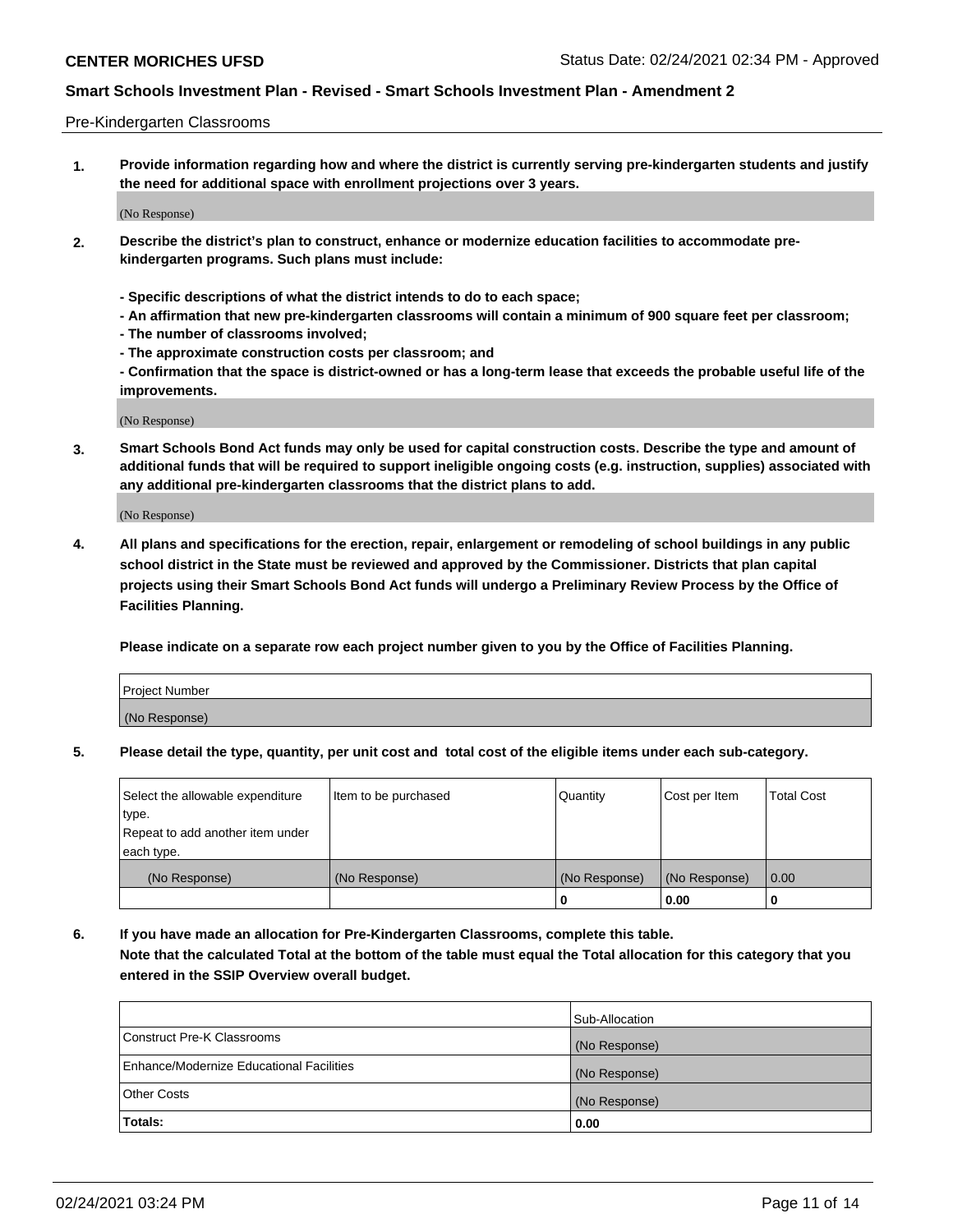Replace Transportable Classrooms

**1. Describe the district's plan to construct, enhance or modernize education facilities to provide high-quality instructional space by replacing transportable classrooms.**

(No Response)

**2. All plans and specifications for the erection, repair, enlargement or remodeling of school buildings in any public school district in the State must be reviewed and approved by the Commissioner. Districts that plan capital projects using their Smart Schools Bond Act funds will undergo a Preliminary Review Process by the Office of Facilities Planning.**

**Please indicate on a separate row each project number given to you by the Office of Facilities Planning.**

| Project Number |  |
|----------------|--|
|                |  |
|                |  |
|                |  |
|                |  |
| (No Response)  |  |
|                |  |
|                |  |
|                |  |

**3. For large projects that seek to blend Smart Schools Bond Act dollars with other funds, please note that Smart Schools Bond Act funds can be allocated on a pro rata basis depending on the number of new classrooms built that directly replace transportable classroom units.**

**If a district seeks to blend Smart Schools Bond Act dollars with other funds describe below what other funds are being used and what portion of the money will be Smart Schools Bond Act funds.**

(No Response)

**4. Please detail the type, quantity, per unit cost and total cost of the eligible items under each sub-category.**

| Select the allowable expenditure | Item to be purchased | Quantity      | Cost per Item | Total Cost |
|----------------------------------|----------------------|---------------|---------------|------------|
| ∣type.                           |                      |               |               |            |
| Repeat to add another item under |                      |               |               |            |
| each type.                       |                      |               |               |            |
| (No Response)                    | (No Response)        | (No Response) | (No Response) | 0.00       |
|                                  |                      | u             | 0.00          |            |

**5. If you have made an allocation for Replace Transportable Classrooms, complete this table. Note that the calculated Total at the bottom of the table must equal the Total allocation for this category that you entered in the SSIP Overview overall budget.**

|                                                | Sub-Allocation |
|------------------------------------------------|----------------|
| Construct New Instructional Space              | (No Response)  |
| Enhance/Modernize Existing Instructional Space | (No Response)  |
| Other Costs                                    | (No Response)  |
| Totals:                                        | 0.00           |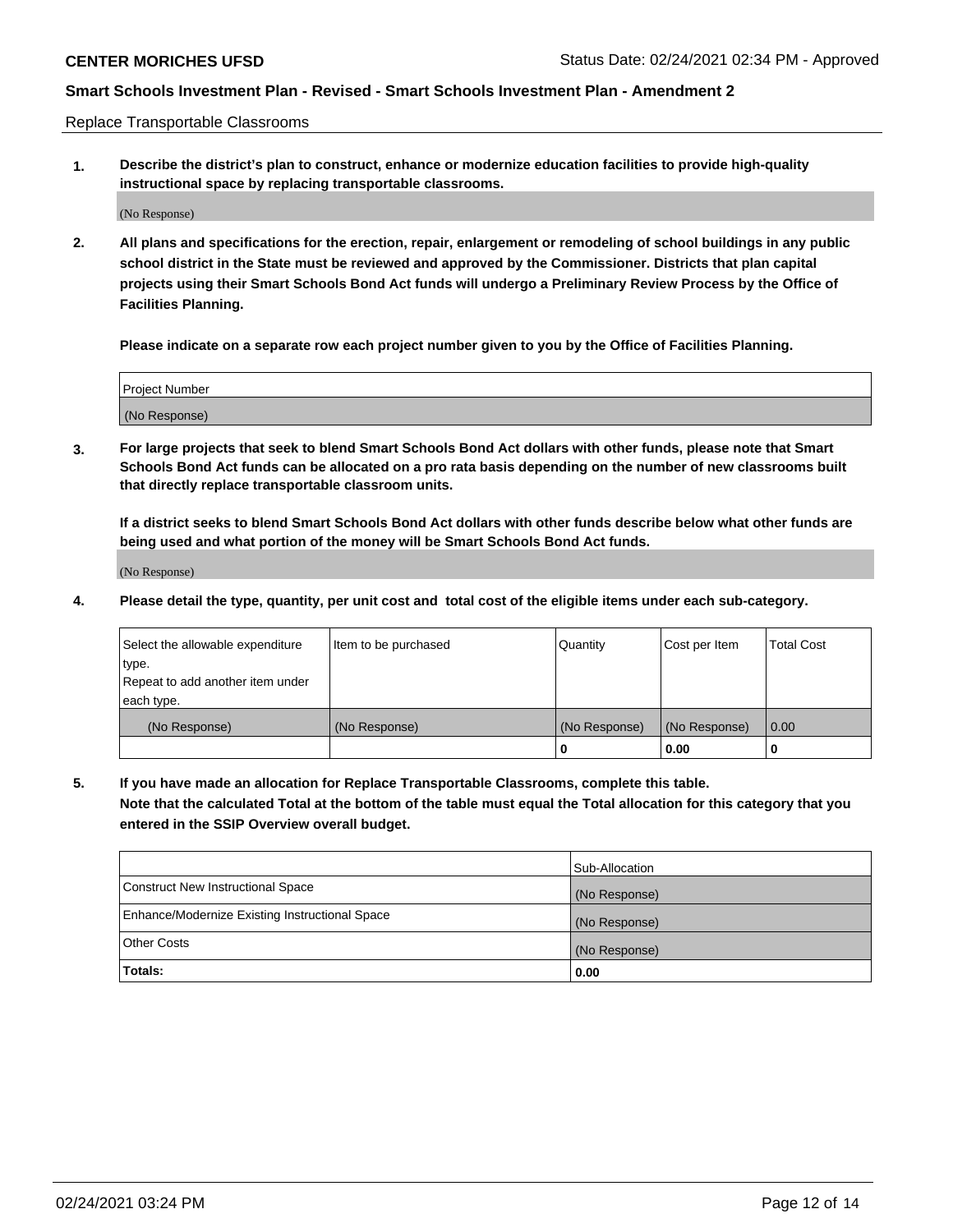High-Tech Security Features

**1. Describe how you intend to use Smart Schools Bond Act funds to install high-tech security features in school buildings and on school campuses.**

(No Response)

**2. All plans and specifications for the erection, repair, enlargement or remodeling of school buildings in any public school district in the State must be reviewed and approved by the Commissioner. Smart Schools plans with any expenditures in the High-Tech Security category require a project number from the Office of Facilities Planning. Districts must submit an SSBA LOI and receive project numbers prior to submitting the SSIP. As indicated on the LOI, some projects may be eligible for a streamlined review and will not require a building permit. Please indicate on a separate row each project number given to you by the Office of Facilities Planning.**

| <b>Project Number</b> |  |
|-----------------------|--|
|                       |  |
| (No Response)         |  |

- **3. Was your project deemed eligible for streamlined Review?**
	- Yes
	- $\hfill \square$  No
- **4. Include the name and license number of the architect or engineer of record.**

| Name          | License Number |
|---------------|----------------|
| (No Response) | (No Response)  |

**5. Please detail the type, quantity, per unit cost and total cost of the eligible items under each sub-category.**

| Select the allowable expenditure | Item to be purchased | Quantity      | Cost per Item | <b>Total Cost</b> |
|----------------------------------|----------------------|---------------|---------------|-------------------|
| type.                            |                      |               |               |                   |
| Repeat to add another item under |                      |               |               |                   |
| each type.                       |                      |               |               |                   |
| (No Response)                    | (No Response)        | (No Response) | (No Response) | 0.00              |
|                                  |                      | 0             | 0.00          |                   |

**6. If you have made an allocation for High-Tech Security Features, complete this table.**

**Enter each Sub-category Public Allocation based on the the expenditures listed in Table #5.**

|                                                      | Sub-Allocation |
|------------------------------------------------------|----------------|
| Capital-Intensive Security Project (Standard Review) | (No Response)  |
| <b>Electronic Security System</b>                    | (No Response)  |
| <b>Entry Control System</b>                          | (No Response)  |
| Approved Door Hardening Project                      | (No Response)  |
| <b>Other Costs</b>                                   | (No Response)  |
| Totals:                                              | 0.00           |